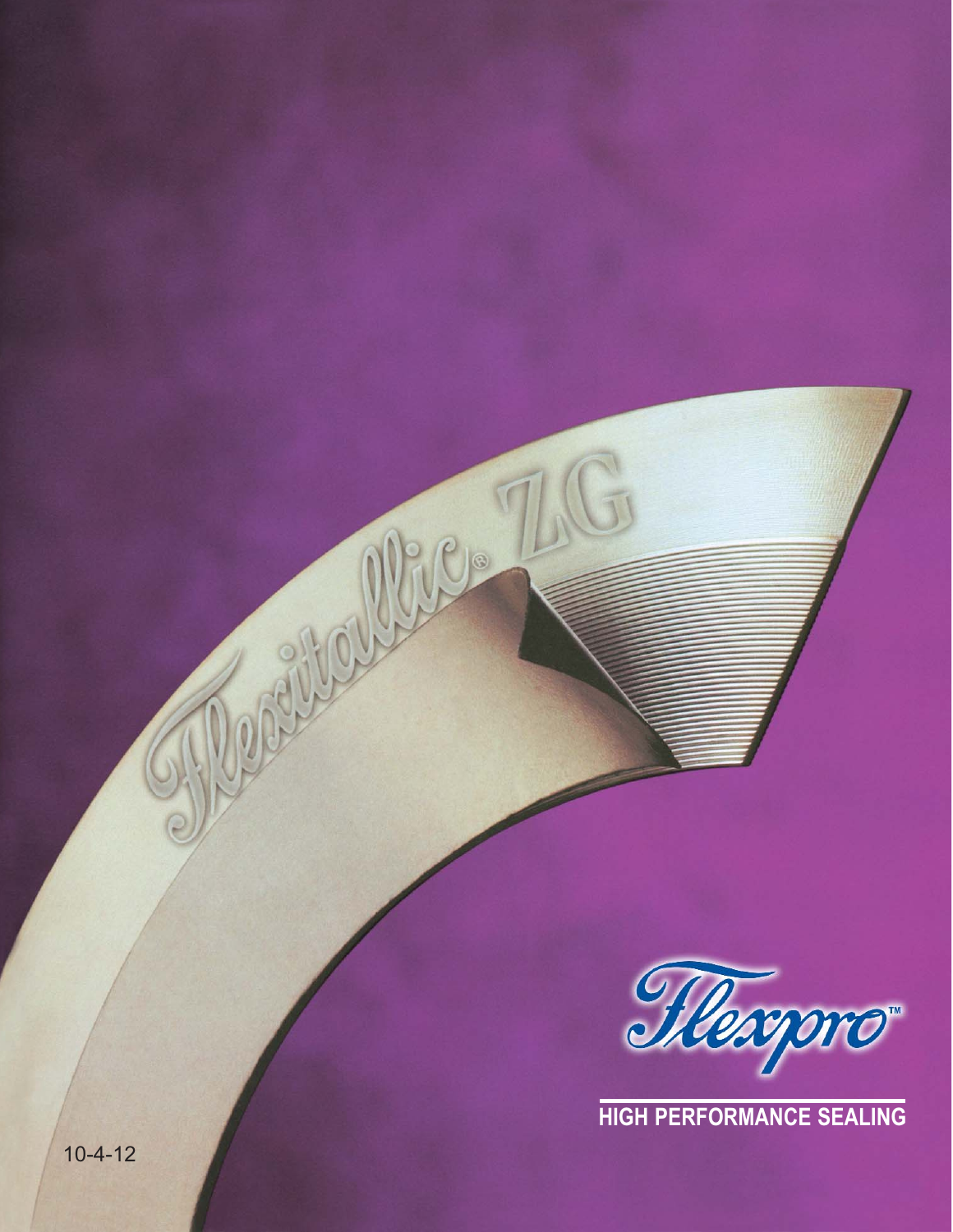

# **FOR ENHANCED JOINT INTEGRITY**

Although relatively new to the U.S. market, the FLEXPRO™ gasket has been providing an extremely tight, reliable seal in a wide range of applications throughout Europe since its development in Germany over 85 years ago. Flexitallic is pleased to introduce the FLEXPRO™ gasket design.

The FLEXPRO™ gasket is comprised of a concentrically serrated solid metal core with a soft, conformable sealing material bonded to each face. The soft facing material provides low stress gasket seating, while the serrated geometry of the metal core enhances sealing performance by inducing stress concentrations on the sealing surfaces. The serrations minimize lateral movement of the facing material, while the metal core provides rigidity and blowout resistance.

The FLEXPRO™ gasket exhibits excellent compressibility and recovery characteristics, maintaining joint tightness under pressure and temperature fluctuations, temperature differential across the flange face, flange rotation, bolt stress relaxation, and creep. Suitable from vacuum to extremely high pressure applications.



Style PN

Style PN FLEXPRO™ gaskets are selected for use in confined locations, including male and female, tongue and groove, and recessed flange arrangements.



Style ZG

Variation of the PN FLEXPRO™, utilizes an integral outer locating ring for correct gasket positioning within the mating flange bolt circle. Style ZG FLEXPRO™ gaskets are recommended for use on standard raised face and flat face flange assemblies.





The Style ZA FLEXPRO™ is a slight variation of the Style ZG. The integral outer locating ring is replaced by a loose fitting independent ring which is preferred where flange differential radial thermal expansion may be encountered. These rings may also be spot welded.

## **COMPOSITE CONSTRUCTION WITH A SERRATED CORE**



Soft conformable facing

Serrated surface machined on solid metal core

Optional outer ring for centering; can be integral or floating

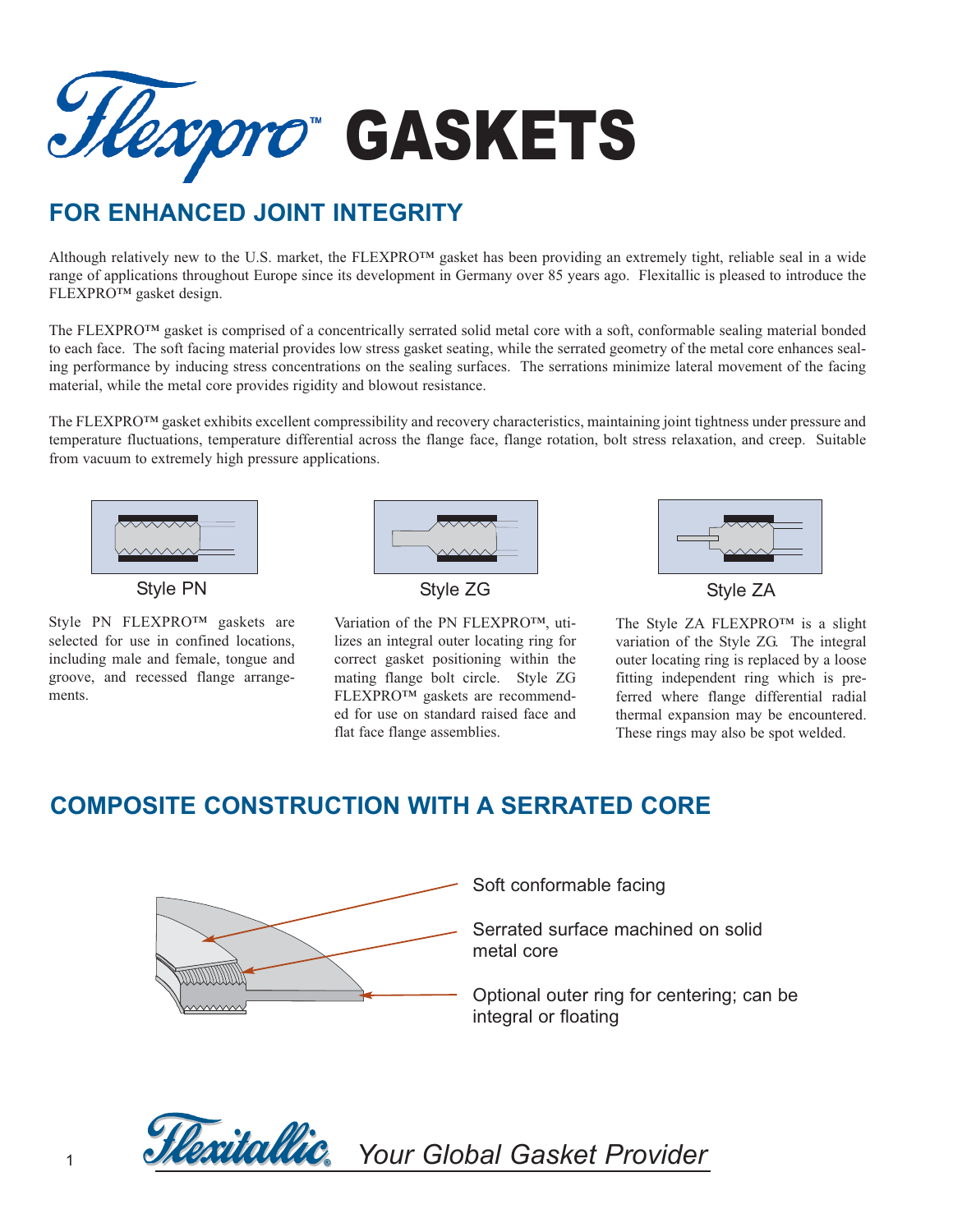## IDEAL FOR HEAT EXCHANGER FLANGES

Although suitable for use on standard ASME flanges in a wide range of difficult applications, the  $FLEXPROT<sup>M</sup>$  gasket is proving to be especially suitable as a reliable, cost effective alternative to jacketed gaskets that are commonly used in heat exchanger applications. Use of the Flexitallic FLEXPRO™ gasket will ensure a reliable seal, from initial hydrotest through difficult operating conditions. FLEXPRO™ gaskets are suitable for use on TEMA flanges, and when required, pass partition ribs can be supplied in any configuration. The FLEXPRO™ gasket provides a high integrity, low seating stress seal, and is ideal for heat exchanger applications with limited bolt load or lighter weight flanges.



### STANDARD CORE MATERIALS

Standard core thickness is 0.125" (nominal); other thicknesses and materials are readily available to suit specific applications.

### STANDARD FACING MATERIALS

Standard facing thickness is 0.020"; other thicknesses and materials are readily available to suit specific applications.

### FLANGE SURFACE FINISH REQUIREMENTS

The ideal flanges surface finish for use with Flexitallic FLEXPRO™ gaskets is  $125 - 250 \mu$ -inch Ra.

| <b>Core Material</b>   | <b>Max. Temperature</b>     |
|------------------------|-----------------------------|
| <b>Stainless Steel</b> | 1000 - 1600°F (535 - 870°C) |
| Carbon Steel           | 1000°F (535°C)              |
| <b>Brass</b>           | 500°F (260°C)               |
| Copper                 | 600°F (315°C)               |
| Aluminum               | 800°F (425°C)               |
| Monel                  | 1500°F (815°C)              |
| <b>Nickel</b>          | 1200°F (650°C)              |
| Inconel                | 2000°F (1100°C)             |

|                                    |                                    | <b>Seating Stress at Room Temp</b> |                             |
|------------------------------------|------------------------------------|------------------------------------|-----------------------------|
| <b>Facing Material</b>             | <b>Max. Temperature</b>            | Min.<br>psi (Mpa)                  | Max.<br>psi (Mpa)           |
| Thermiculite                       | 1800°F (982°C)                     | 2500 (17)                          | 72500 (500)*                |
| <b>Flexicarb Flexible Graphite</b> | 850°F (454°C)                      | 2500 (17)                          | 72500 (500)                 |
| Non-asbestos Sheet                 | 350 - 750°F (175 - 400°C)          | 3300 (23)                          | 72500 (500)                 |
| <b>PTFE</b>                        | $500^{\circ}$ F (260 $^{\circ}$ C) | 2500 (17)                          | 72500 (500)                 |
| Soft Metals                        | Per Material (Per material)        | Per Material (Per material)        | Per Material (Per material) |

\*While high stresses have been utilized, Flexitallic Engineering should be contacted for operating stresses above 40,000 psi.

*Your Global Gasket Provider* ® <sup>2</sup>

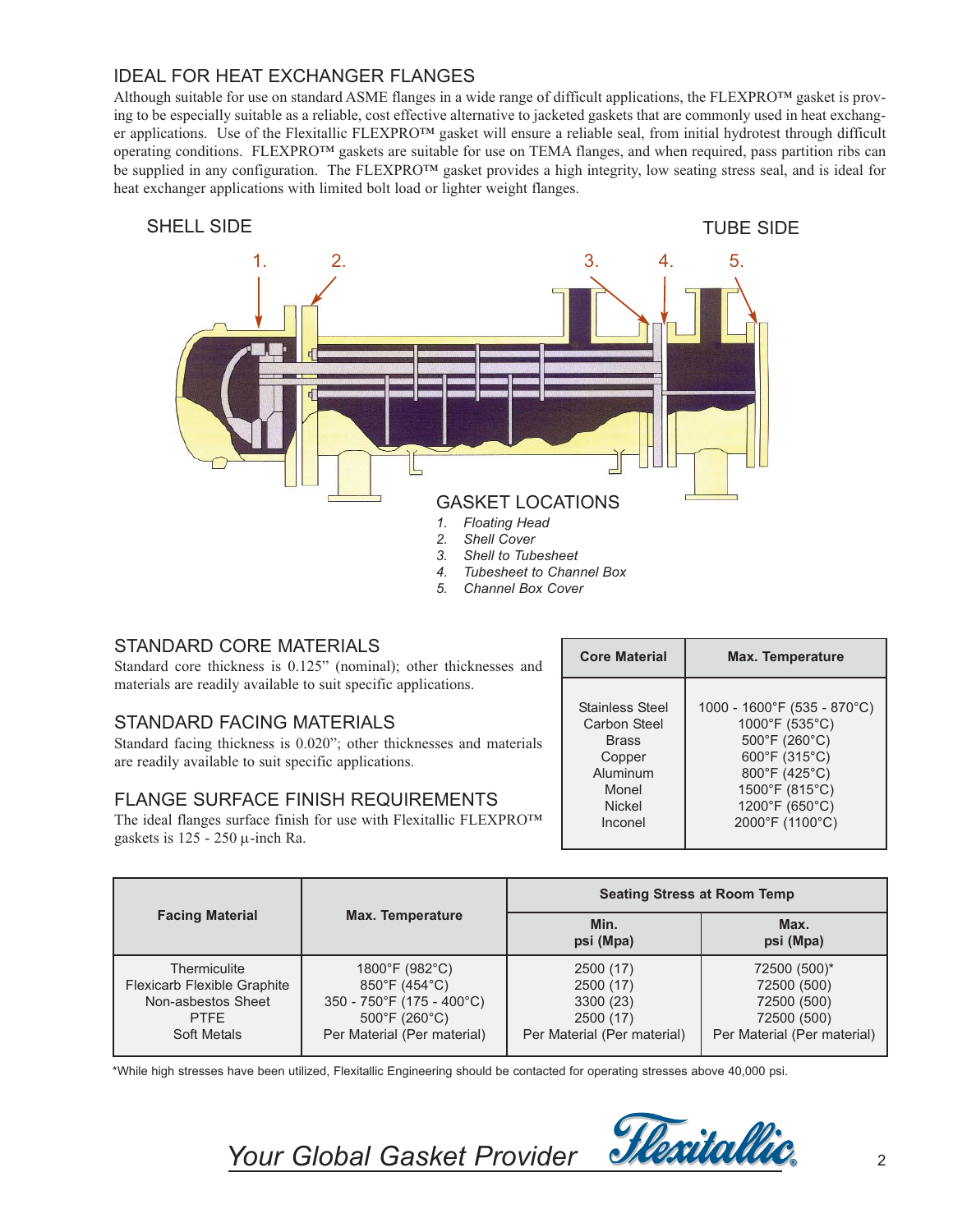# **Independent PVRC Testing Confirms Superior Tightness Room Temperature Tightness (ROTT) Behavior Characterization**

## PERFORMANCE IN ROTT TESTS

The results of two ROTT tests conducted at TTRL<sup>1</sup> on Flexitallic FLEXPRO™ gaskets are shown in Figure 1.

At the highest Part A stress level (S5 - 15160 psi), Tp values above 55000 were obtained. A tp of 55000 corresponds to a Helium leak rate of approximately  $1 \times 10^{-6}$  mg/s for an 800 psig pressure.

Part B test data indicates that this gasket maintains superior tightness during stress cycling.

## GASKET CONSTANTS

The calculated gasket constants are reported in the table below, along with computed values of S100, S1000 and the maximum Tp value obtained in the ROTT tests.

The ROTT behavior characterization of a gasket consists of:

- Performing a minimum of two ROTT tests on NPS 4 samples
- Treating and reporting ROTT data on the basis of the Tightness Parameter Concept
- Calculating the PVRC Gasket constants, Gb, "a" and Gs, according to the proposed ASTM Standard
- Reporting the gasket constants and characteristics

## ROTT TEST PROCEDURE

100000 Note: Applied internal pressure (P) for leakage measurements: P = 800 psi points are represented by unfilled markers P = 400 psi points are represented by filled markers  $\neg$  Part A  $\rightarrow$  Part B1  $-$  Part B<sub>2</sub>  $-$  Part B3 10000 Sg (psi) Gasket Stress, Sg (psi)  $\Box^\triangle$ Gasket Stress,  $a = 0.334$ 1000  $Gb = 387$ FL09RT01 FL09RT02  $Gs = 14$ ш 1 10 100 1000 1000 10000 100000 100000 100000 100000 100000 100000 100000 100000 10000 1000 100 100 100 100 10 Tightness Parameter, Tp

*Figure 1 - ROTT Test Results*

| Gb                                           | a     | Gs     | $S_{100}$ | $S_{1000}$ | <b>T<sub>n</sub>MAX</b> |
|----------------------------------------------|-------|--------|-----------|------------|-------------------------|
| 387 psi                                      | 0.334 | 14 psi | 1802 psi  | 3888 psi   | 55000                   |
| $DUPDCD$ $C$ anatanta<br>$T_0$ $h$ $h_0$ $f$ |       |        |           |            |                         |

*Table 1 - PVRC Constants*

|           | 2500 psi          |
|-----------|-------------------|
| $T_0$ hlo | $A CME$ Canatanta |

*Table 2 - ASME Constants*

The ROTT test includes a gasket load sequence (5 stress levels, S1 to S5), called Part A, which represents the initial joint tightening and gasket seating. The maximum stress level (S5) is 15160 psi for metallic gaskets. Part A is interrupted at its three highest stress levels to run unload-reload sequences, called Parts B1, B2, B3 which simulate joint relaxation and re-tightening. At each stress level, Helium leakage is measured (for two pressures in Part A and one pressure in Part B).

ROTT test data are plotted in the form of Gasket Stress, Sg, vs. Tightness Parameter, Tp, on a log-log scale. The tightness parameter, Tp, is a measure of the ability of an installed gasket to control its leakage performance in a pressurized flange joint. Tp is proportional to the pressure causing a small leak and inversely proportional to the square of the leak. The higher Tp, the tighter the joint. A joint that is 10 times tighter than another leaks 100 times less (at the same pressure).

## GASKET CONSTANTS Gb, "a", AND Gs

The new PVRC tightness based gasket constants are determined from the results of two or more ROTT tests. Together constants Gb and "a" together define an initial seating performance line. The combined effect of Gb, and "a" is best represented by the value of STP  $=$  Gb x Tpa calculated for typical values of Tp such as 100 or 1000. For example S100 = Gb (100)a. Constant Gs independently represents operation. Low values of Gb, "a", Gs, S100 and S1000 are favorable.

*1 Tightness Testing and Research Laboratory - Ecole Polytechnique of Montreal*

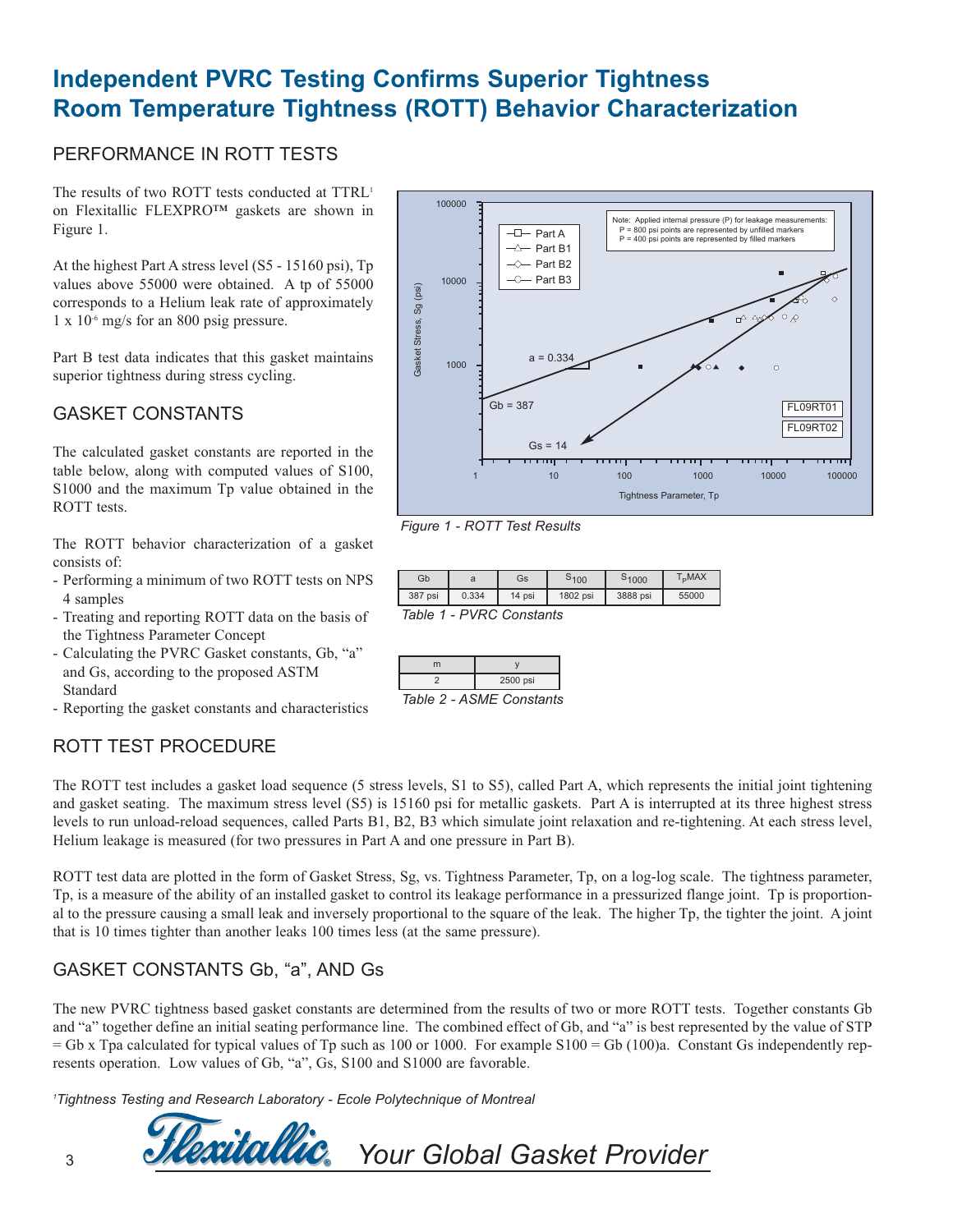## **Cycling Comparison**

During operation, unloading of a bolted-gasketed joint can occur due to pressurization, fluctuation in pressure and temperature, thermal effects, joint relaxation, etc. PVRC test data confirms the superior ability of the FLEXPRO™ gasket to maintain tightness under these cyclic loading conditions. As shown in the graph, when gasket stress is reduced from 8000 psi to 4400 psi, the Flexitallic FLEXPRO™ gasket leaks 100 times less than the Graphonic® gasket. When subsequently reloaded to a gasket stress of 4400 psi and 8000 psi, the FLEXPRO™ gasket leaks 20 times less than the Graphonic®. A TIGHTER JOINT IS A SAFER JOINT!



### HELIUM AT 800 PSI

## **T3 Tightness**

The PVRC developed method for characterizing gasket performance specifies three classes of tightness. T1 (economy), T2 (standard), and T3 (tight). A tightness class of T3 represents a mass leak rate per unit diameter, of 0.00002 mg/sec-mm. This graph shows that the Flexitallic FLEXPRO™ gasket achieves a tightness class of T3 at the lowest seating stress when compared to other types of gaskets. Results are based on PVRC test data, using a gasket with dimensions of 20 x 21-1/2" diameter, with (20) 1" diameter bolts, and an assembly efficiency of 0.075. The Flexitallic FLEXPRO™ gasket is ideal for use in applications with limited bolt load and lighter weight flanges.



*Graphonic® is a registered trademark of Marine and Petroleum Mfg., Inc.*



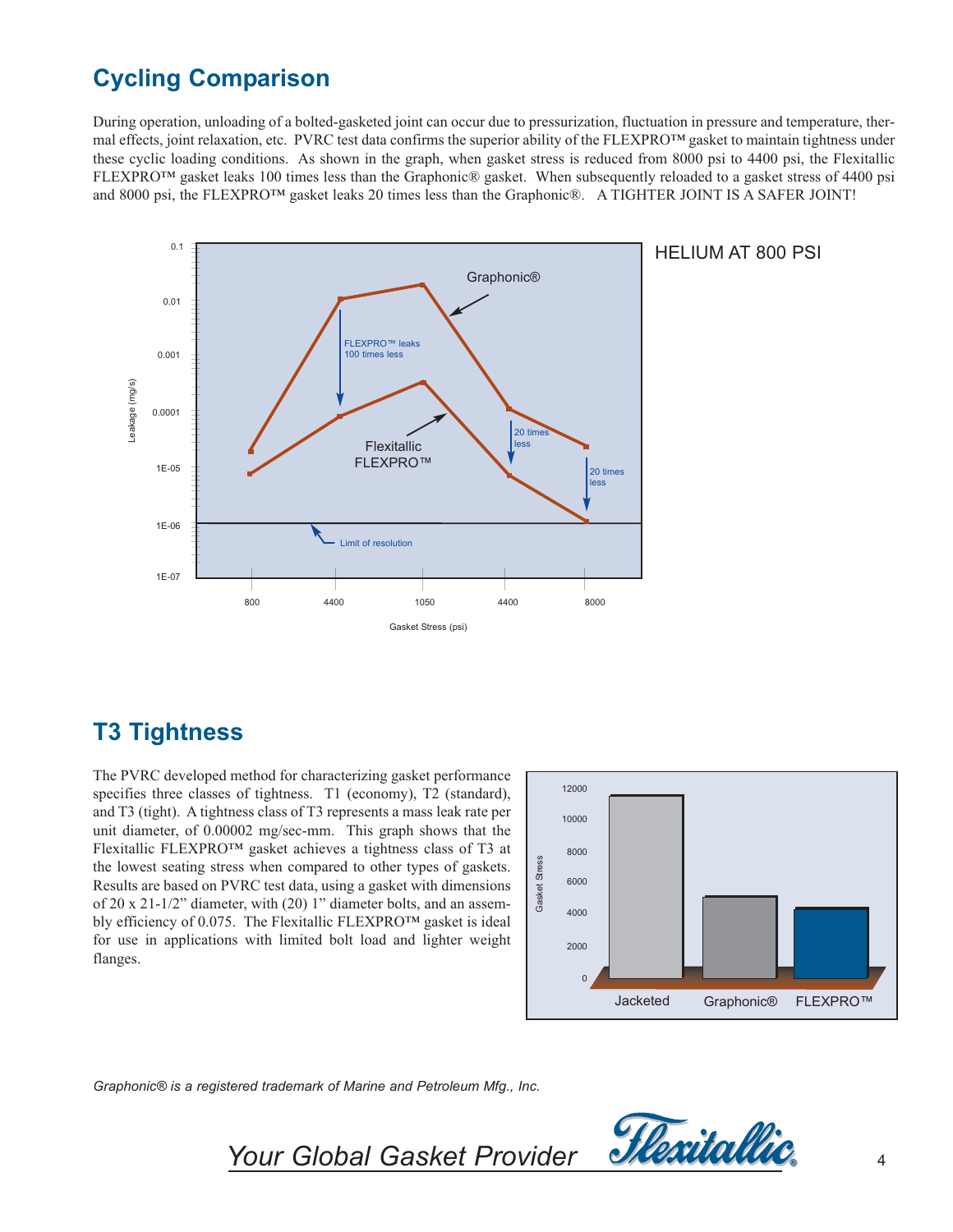# **Dimensional Data**



| Style ZG & ZA |  |  |  |  |
|---------------|--|--|--|--|
|---------------|--|--|--|--|

| STYLE ZG & ZA To Suit ASME B16.5 and BS 1560 Flanges Class 150 up to 2500 |                      |            |            |            |                |            |            |                          |            |
|---------------------------------------------------------------------------|----------------------|------------|------------|------------|----------------|------------|------------|--------------------------|------------|
|                                                                           | Dimensions in inches |            | 150        | 300        | 400            | 600        | 900        | 1500                     | 2500       |
| <b>NPS</b>                                                                | d1                   | d2         |            |            |                | d3         |            |                          |            |
| 1/2                                                                       | 29/32                | $1 - 5/16$ | $1 - 7/8$  | $2 - 1/8$  | $2 - 1/8$      | $2 - 1/8$  | $2 - 1/2$  | $2 - 1/2$                | $2 - 3/4$  |
| 3/4                                                                       | $1 - 1/8$            | $1 - 9/16$ | $2 - 1/4$  | $2 - 5/8$  | $2 - 5/8$      | $2 - 5/8$  | $2 - 3/4$  | $2 - 3/4$                | 3          |
| $\mathbf{1}$                                                              | $1 - 7/16$           | $1 - 7/8$  | $2 - 5/8$  | $2 - 7/8$  | $2 - 7/8$      | $2 - 7/8$  | $3 - 1/8$  | $3 - 1/8$                | $3 - 3/8$  |
| $1 - 1/4$                                                                 | $1 - 3/4$            | $2 - 3/8$  | 3          | $3 - 1/4$  | $3 - 1/4$      | $3 - 1/4$  | $3 - 1/2$  | $3 - 1/2$                | $4 - 1/8$  |
| $1 - 1/2$                                                                 | $2 - 1/16$           | $2 - 3/4$  | $3 - 3/8$  | $3 - 3/4$  | $3 - 3/4$      | $3 - 3/4$  | $3 - 7/8$  | $3 - 7/8$                | $4 - 5/8$  |
| 2                                                                         | $2 - 3/4$            | $3 - 1/2$  | $4 - 1/8$  | $4 - 3/8$  | $4 - 3/8$      | $4 - 3/8$  | $5 - 5/8$  | $5 - 5/8$                | $5 - 3/4$  |
| $2 - 1/2$                                                                 | $3 - 1/4$            | 4          | $4 - 7/8$  | $5 - 1/8$  | $5 - 1/8$      | $5 - 1/8$  | $6 - 1/2$  | $6 - 1/2$                | $6 - 5/8$  |
| 3                                                                         | $3 - 7/8$            | $4 - 7/8$  | $5 - 3/8$  | $5 - 7/8$  | $5 - 7/8$      | $5 - 7/8$  | $6 - 5/8$  | $6 - 7/8$                | $7 - 3/4$  |
| $3 - 1/2$                                                                 | $4 - 3/8$            | $5 - 3/8$  | $6 - 3/8$  | $6 - 1/2$  | $6 - 3/8$      | $6 - 3/8$  | $7 - 1/2$  | $7 - 3/8$                | ---        |
| $\overline{4}$                                                            | $4 - 7/8$            | $6 - 1/16$ | $6 - 7/8$  | $7 - 1/8$  | $\overline{7}$ | $7 - 5/8$  | $8 - 1/8$  | $8 - 1/4$                | $9 - 1/4$  |
| 5                                                                         | $5 - 15/16$          | $7 - 3/16$ | $7 - 3/4$  | $8 - 1/2$  | $8 - 3/8$      | $9 - 1/2$  | $9 - 3/4$  | 10                       | 11         |
| 6                                                                         | $\overline{7}$       | $8 - 3/8$  | $8 - 3/4$  | $9 - 7/8$  | $9 - 3/4$      | $10 - 1/2$ | $11 - 3/8$ | $11 - 1/8$               | $12 - 1/2$ |
| 8                                                                         | 9                    | $10 - 1/2$ | 11         | $12 - 1/8$ | 12             | $12 - 5/8$ | $14 - 1/8$ | $13 - 7/8$               | $15 - 1/4$ |
| 10                                                                        | $11 - 1/8$           | $12 - 5/8$ | $13 - 3/8$ | $14 - 1/4$ | $14 - 1/8$     | $15 - 3/4$ | $17 - 1/8$ | $17 - 1/8$               | $18 - 3/4$ |
| 12                                                                        | $13 - 3/8$           | $14 - 7/8$ | $16 - 1/8$ | $16 - 5/8$ | $16 - 1/2$     | 18         | $19 - 5/8$ | $20 - 1/2$               | $21 - 5/8$ |
| 14                                                                        | $14 - 5/8$           | $16 - 1/8$ | $17 - 3/4$ | $19 - 1/8$ | 19             | $19 - 3/8$ | $20 - 1/2$ | $22 - 3/4$               | ---        |
| 16                                                                        | $16 - 5/8$           | $18 - 3/8$ | $20 - 1/4$ | $21 - 1/4$ | $21 - 1/8$     | $22 - 1/4$ | $22 - 5/8$ | $25 - 1/4$               | ---        |
| 18                                                                        | $18 - 7/8$           | $20 - 7/8$ | $21 - 5/8$ | $23 - 1/2$ | $23 - 3/8$     | $24 - 1/8$ | $25 - 1/8$ | $27 - 3/4$               | ---        |
| 20                                                                        | $20 - 7/8$           | $22 - 7/8$ | $23 - 7/8$ | $25 - 3/4$ | $25 - 1/2$     | $26 - 7/8$ | $27 - 1/2$ | $29 - 3/4$               | ---        |
| 22                                                                        | $22 - 7/8$           | $24 - 7/8$ | 26         | $27 - 3/4$ | $27 - 5/8$     | $28 - 7/8$ | ---        | $\hspace{0.05cm} \cdots$ | ---        |
| 24                                                                        | $24 - 7/8$           | $26 - 7/8$ | $28 - 1/4$ | $30 - 1/2$ | $30 - 1/4$     | $31 - 1/8$ | 33         | $35 - 1/2$               | ---        |

| STYLE ZG & ZA in Accordance with DIN 2697 PN64 Up to PN400 |                  |     |     |     |                        |                         |     |       |
|------------------------------------------------------------|------------------|-----|-----|-----|------------------------|-------------------------|-----|-------|
|                                                            | Dimensions in mm |     | 64  | 100 | 160                    | 350                     | 320 | 400   |
| <b>DN</b>                                                  | d1               | d2  |     |     | d3                     |                         |     |       |
| 10                                                         | 22               | 40  | 56  | 56  | 56                     | 67                      | 67  | 67    |
| 15                                                         | 25               | 45  | 61  | 61  | 61                     | 72                      | 72  | 77    |
| 25                                                         | 36               | 68  | 82  | 82  | 82                     | 82                      | 92  | 103   |
| 40                                                         | 50               | 88  | 102 | 102 | 102                    | 108                     | 118 | 135   |
| 50                                                         | 62               | 102 | 112 | 118 | 118                    | 123                     | 133 | 150   |
| 65                                                         | 74               | 122 | 137 | 143 | 143                    | 153                     | 170 | 192   |
| 80                                                         | 90               | 138 | 147 | 153 | 153                    | 170                     | 190 | 207   |
| 100                                                        | 115              | 162 | 173 | 180 | 180                    | 202                     | 229 | 256   |
| 125                                                        | 142              | 188 | 210 | 217 | 217                    | 242                     | 274 | 301   |
| 150                                                        | 165              | 218 | 247 | 257 | 257                    | 284                     | 311 | 348   |
| (175)                                                      | 190              | 260 | 277 | 287 | 284                    | 316                     | 358 | ---   |
| 200                                                        | 214              | 285 | 309 | 324 | 324                    | 358                     | 398 | 442   |
| 250                                                        | 264              | 345 | 364 | 391 | 388                    | 442                     | 488 | ---   |
| 300                                                        | 310              | 410 | 424 | 458 | 458                    | $\hspace{1.5cm} \ldots$ | --- | ---   |
| 350                                                        | 340              | 465 | 486 | 512 | $\qquad \qquad \cdots$ | ---                     | --- | ---   |
| 400                                                        | 386              | 535 | 543 | --- | $\qquad \qquad \cdots$ | ---                     | --- | $---$ |

5 Westlallic Your Global Gasket Provider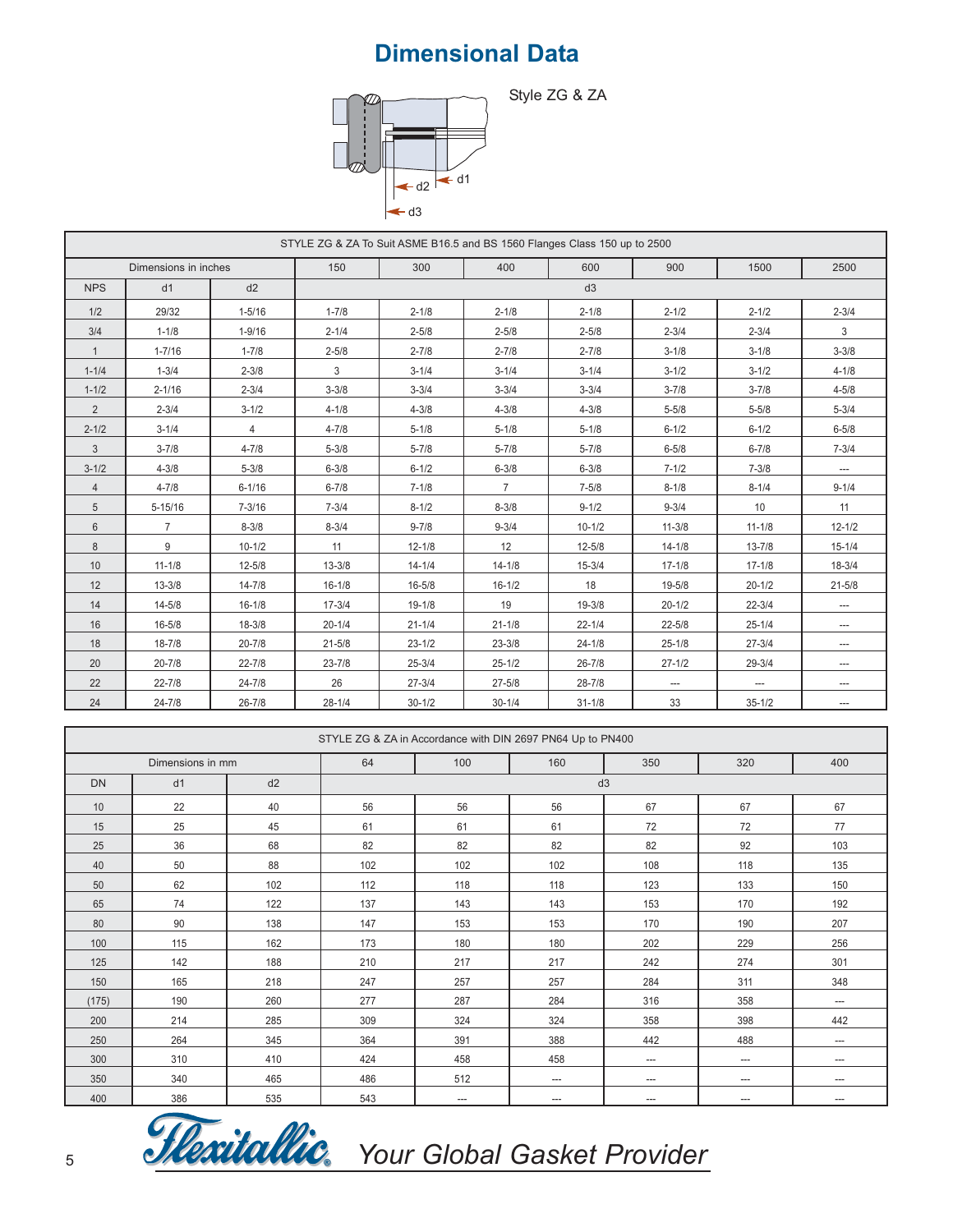

## **Proven Performance in the Field . . .**

### TYPICAL APPLICATIONS: **HYDROGEN**

*Note: These are just examples of some typical applications.*

Design Temperature - 850°F Design Pressure - 3,000 psi

**HEAT TRANSFER FLUID** Design Temperature - 575°F Design Pressure - 290 psi

**STEAM** Design Temperature - 575°F Design Pressure - 250 psi

**NATURAL GAS** Design Temperature - Ambient Design Pressure - 600 psi

**EXHAUST GAS** Design Temperature - 1300°F Design Pressure - 20 psi

### **HYDROGEN**

Design Temperature - 900°F Design Pressure - 800 psi

# **Superior Performance by Design . . .**

| <b>Superior Tightness</b>              | Longer life, no need to "hot torque", less maintenance, reduced emissions                                                                                                                                                              |
|----------------------------------------|----------------------------------------------------------------------------------------------------------------------------------------------------------------------------------------------------------------------------------------|
| Wide Range of Materials                | Core and facing materials to suit almost any application                                                                                                                                                                               |
| <b>Reproducible Construction</b>       | Assures consistency from lot to lot                                                                                                                                                                                                    |
| Easy to Handle and Install             | Rigid core facilitates easy handling, less damage                                                                                                                                                                                      |
| Wide Pressure Range                    | Suitable from Vacuum to Class 2500 and higher, reduces inventory requirements                                                                                                                                                          |
| Wide Temperature Range                 | Suitable from cryogenics to 2000°F (1100°C) depending on core and facing materials                                                                                                                                                     |
| <b>Low Seating Stress</b>              | Ideal for light flanges with limited available bolt load, as well as highly loaded flanges                                                                                                                                             |
| <b>Conformable Surfaces</b>            | Soft, conformable surface layers accommodate minor dings, nicks and scratches that<br>are detrimental to other types of gaskets; also less susceptible to inaccurate bolting.<br>Suitable for use on a wide range of surface finishes. |
| Proven Design                          | Over 85 years of experience in difficult service throughout the world                                                                                                                                                                  |
| Firesafe                               | Flexible graphite, Thermiculite, and metal cores are inherently firesafe                                                                                                                                                               |
| <b>Wide Application</b>                | Available for standard and special flanges, in circular and non-circular shapes                                                                                                                                                        |
| Replaces Jacketed Gaskets              | Direct replacement for jacketed gaskets in most applications                                                                                                                                                                           |
| <b>Cost Effective</b>                  | Longer life, less maintenance, reduced emissions, and can be refurbished                                                                                                                                                               |
| Available in Segmented<br>Construction | Facilitates assembly into applications with limited access                                                                                                                                                                             |

Your Global Gasket Provider *Rexitallic*